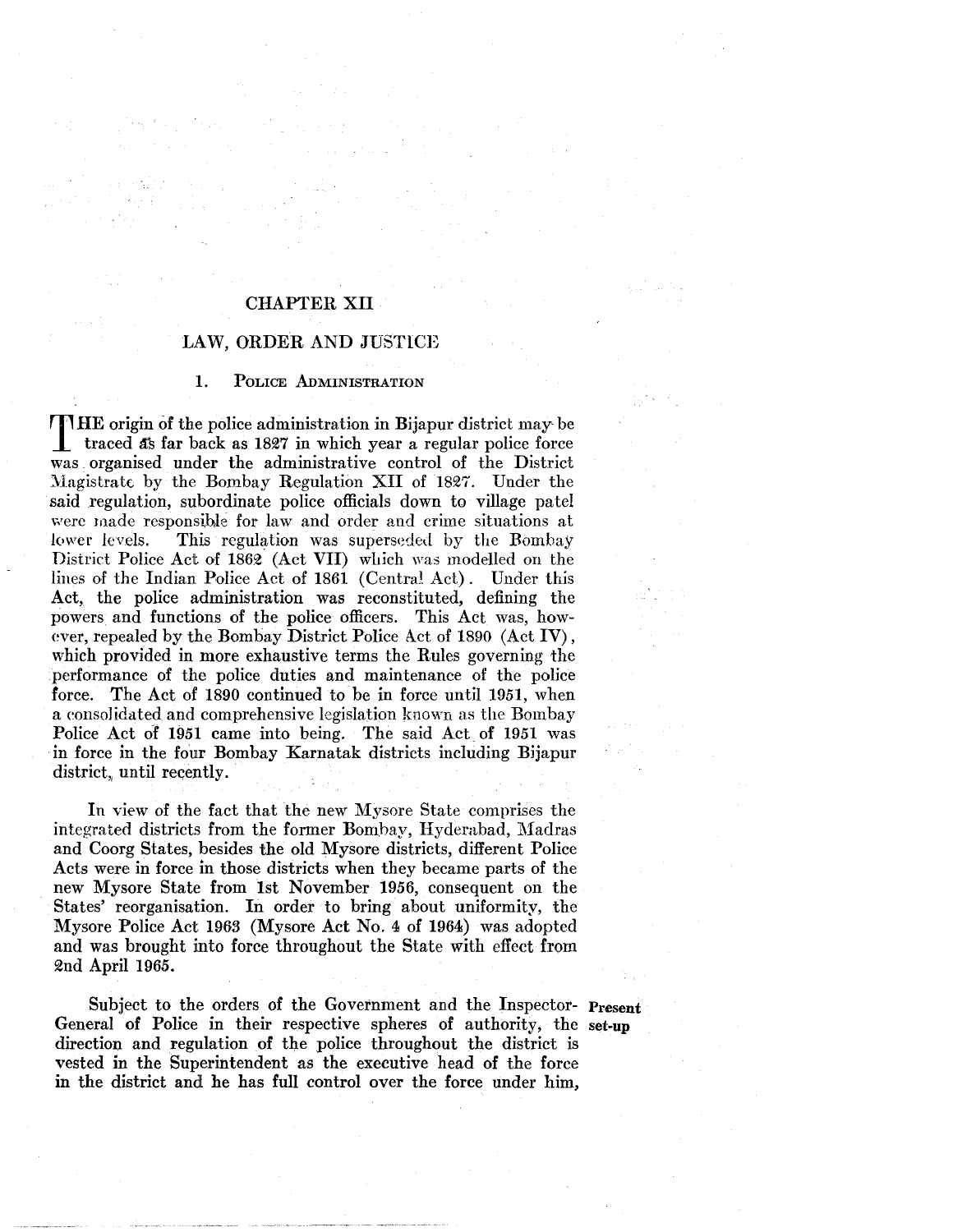including arms, drill, prevention and investigation of crime, prosecution, discipline and other matters of executive detail.

For purposes of police administration, the entire district is divided into three sub-divisions, *viz.*, Bijapur, Indi and Bagalkot, consisting of 32 police stations and 19 outposts as shown in Table  $I$ appended at the end of the ehapter.

The strength of the police force as existing now is detailed in Table II given at the end of the chapter. There are seven Police Circles in the Bijapur district at present, with their headquarters at Bijapur (City and Rural circles), Indi, Bagewadi, Bagalkot, Hungund and Jamkhandi.

In order to devote sustained attention and effort to investigation of important cases and those, in particular, in which the activities of the local criminals extend over jurisdiction of more than one Police Station and in order to collect, collate and examine the information regarding crimes and criminals in the district, a sort of a miniature Criminal Investigation Department known as the District Intelligence Branch functions under the direct control of the Superintendent of Police with a staff consisting of a Sub-Inspector and the necessary number of unarmed Head Constables.

Similar to the Intelligence Bureau, there is an organisation known as the District Special Branch under the -control of the Superintendent of Police, the function of which is to collect intelligence about political parties, communal organisations, trade unions, agrarian associations and the like in the district. It is managed by a Sub-Inspector with the necessary number of Head Constables.

There is a Prohibition Intelligence Bureau in the district working under the control of the Superintendent of Police. An Inspector is in charge of it, assisted by the necessary staff. The Bureau collects intelligence and- detects prohibition offences for launching cases against violators of the Prohibition Act.

The Officer-in-charge of the administration of the police force in the district is designated as "Superintendent of Police". He is responsible to: (I) the Deputy Inspector-General of Police, Northern Range, Belgaum and (2) the Inspector-General of Police, Mysore State, Bangalore and he works under the general control of the District Magistrate.

Duties of police officers from the Superintendent down to the constable are defined in the Bombay Police Manual which is still in force in the district.

In addition to the normal duties, the police officers have also to perform certain special duties under special laws and local Acts,

Existing strength

**District** Intelligence Branch

Prohibition Intelligence Bureau

Duties of **Officers**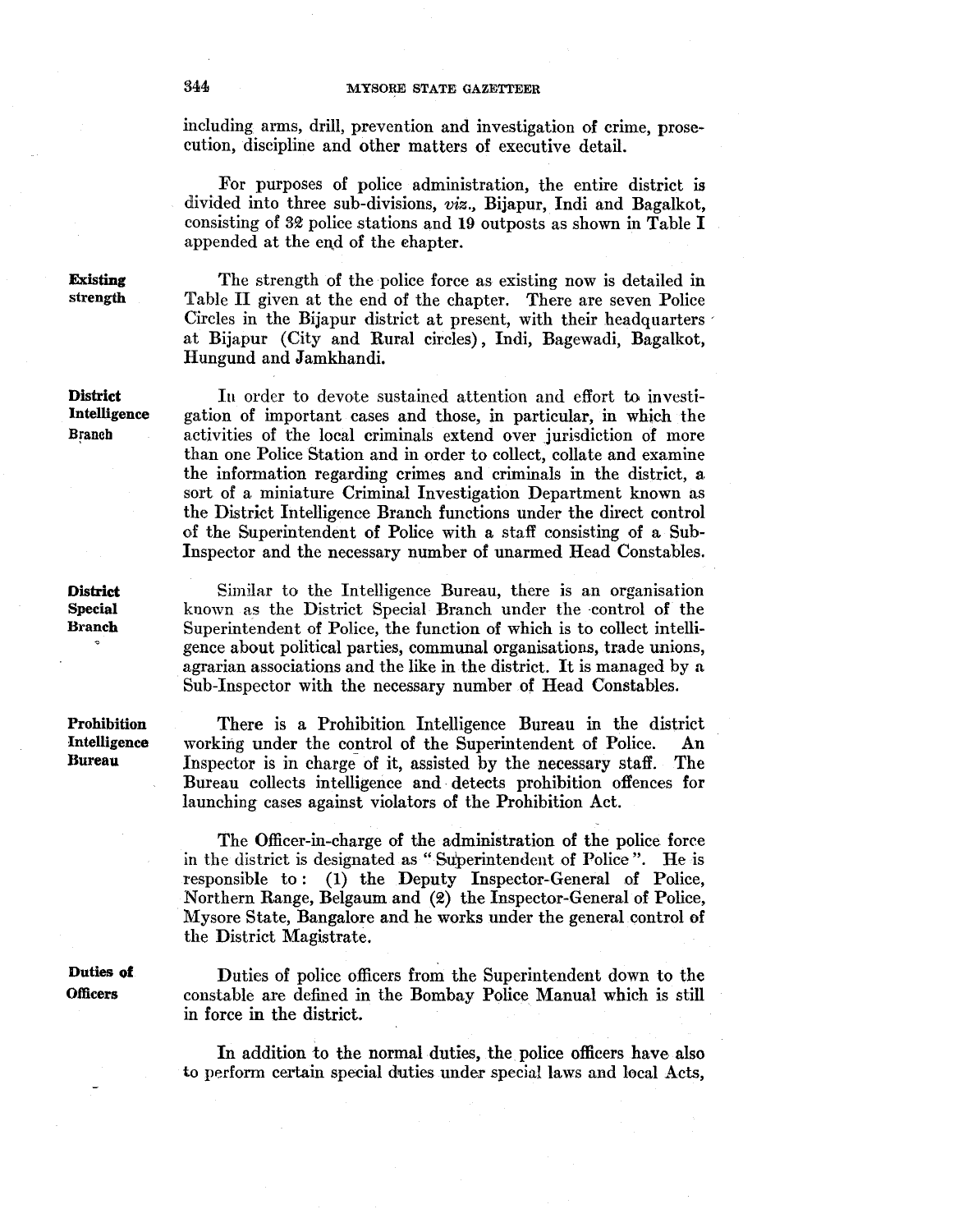in aid of other departments. The executive orders and instructions issued by the Inspector-General of Police for the guidance of the police officers are incorporated in the Police Manual.

The system and practice relating to the police work prevailing in the different integrated regions of the new Mysore State were not the same or uniform. The provisions of the Police Manuals as applicable prior to 1st November 1956 in the different integrated regions continue to be in force in the respective regions. In order to bring about uniformity in the existing divergent systems and to ensure the adoption and application of one set of common rules throughout the State, a revised Police Manual has been drafted and sent up to Government for approval. Till the adoption of the revised common Police Manual, the provisions contained in the Bombay Police Manual hold good in the Bombay Karnatak districts including Bijapur.

Appointments of Indian Police Service officers are made b.y the **Appointments**  Union Government and postings of officers, allotted to the State by the Central Government, are made by the State Government.

Appointments of Deputy Superintendents of Police are made by direct recruitment and also by promotion from lower ranks to be made by Government by selection.

Inspectors of Police are appointed by promotions from the<br>er ranks and no candidate is recruited direct. Appointments lower ranks and no candidate is recruited direct. by promotion are made by the Inspector-General· of Police from a select list, prepared in consultation with the Deputy Inspector-General of Police, of Sub-Inspectors fit for promotion as Inspectors.

Sub-Inspectors are directly recruited by a special selection board constituted by the Government. Competent Head Constables are also promoted as Sub-Inspectors.

Ordinarily appointment to the posts of Head Constables are made by promotion from the lower ranks. When necessary, in exceptional cases in the interest of efficiency, direct appointments can also be made and the powers for doing so are vested with the Deputy Inspector~General of Police, but he has, however, to report full reasons for the proposed direct recruitment to the Inspector-General of Police and obtain his sanction before selecting a direct recruit for the post of Head Constable. Such direct recruitment should be restricted to 83' 1/3 per cent of the vacancies that may occur.

The appointment to the constabulary is made by direct recruitment, subject to the fulfilment of the conditions such as age, physical fitness and education as laid down in the Police Manual. The Superintendent of Police is competent to fill up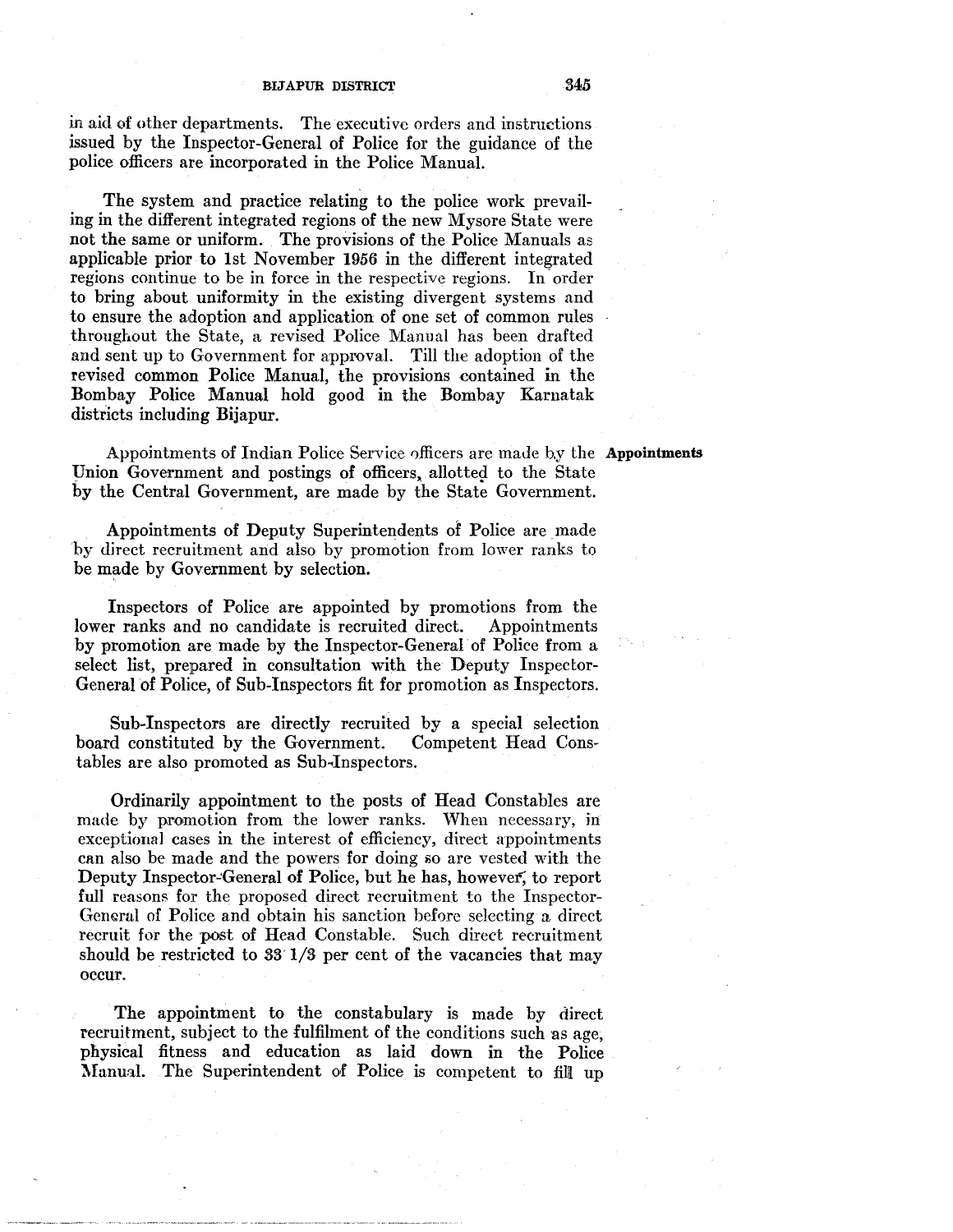these posts. The recruitment is done through the Employment Exchange. Uniform rules, concerning the recruitment of subordinate police officials and allied matters like the period of probation and training, for the entire State have been drawn up and sub· mitted to Government for approval.

Appointments of Police Prosewtors arc made only by selec· tion from law graduates, with practical experience on the crimi· nal side at the Bar, provided that such practice is for a continuous period of three years.

**Auxiliary**  organisations

There are other auxiliary organisations like the Village Police, Village Defence Party and Home Guards functioning in Bijapur district. The rules governing the administration and functions of these organisations are incorporated in the Police Manual.

The Home Guards organisation had been functioning as an independent organisation prior to 1st November 1956 under the direct control and supervision of the Commandant-General, Home Guards, Bombay. With the States' reorganisation, the district set~up of the Home Guards was brought under the control of the Inspector-General of Police, Mysore State, from 1st November 1956. At the time of the national emergency declared in  $196\%$ , the Home Guards organisation was extended throughout the State, with a Commander of the Home Guards as its head in each district.

**Incidence of**  crime

Murders, dacoity, kidnapping and abduction, culpable homicide uot amounting to murder, robbery, cheating and breach of trust are some of the grave crimes committed in the district. There were several cases of rioting due to emotional exuberance. House~breaking and thefts have shown an upward trend in 1963 and 1964, when compared to 1962. The following table indicates the incidence of crime from 1960 to 1964 :

| Offences                     | 1960 | 1961 | 1962 | 1963 | 1964 |
|------------------------------|------|------|------|------|------|
| ${\bf Murder}$               | 80   | 101  | 80   | 101  | 92   |
| Rioting                      | 83   | 93   | 80   | 69   | 74   |
| Culpable homicide            | . .  | 1    | 2    |      | 2    |
| Kidnapping and<br>abduction. | 6    | 14   | 6    | 4    | 10   |
| Dacoity                      | 16   | 3    | 10   | 12   | 19   |
| Robbery                      | 12   | 11   | 12   | 13   | 20   |
| House-breaking and<br>theft. | 191  | 188  | 166  | 239  | 264  |
| Cheating                     | 5    | 15   |      | 8    | 14   |
| Breach of trust              | 39   | 25   | 26   | 20   | 19   |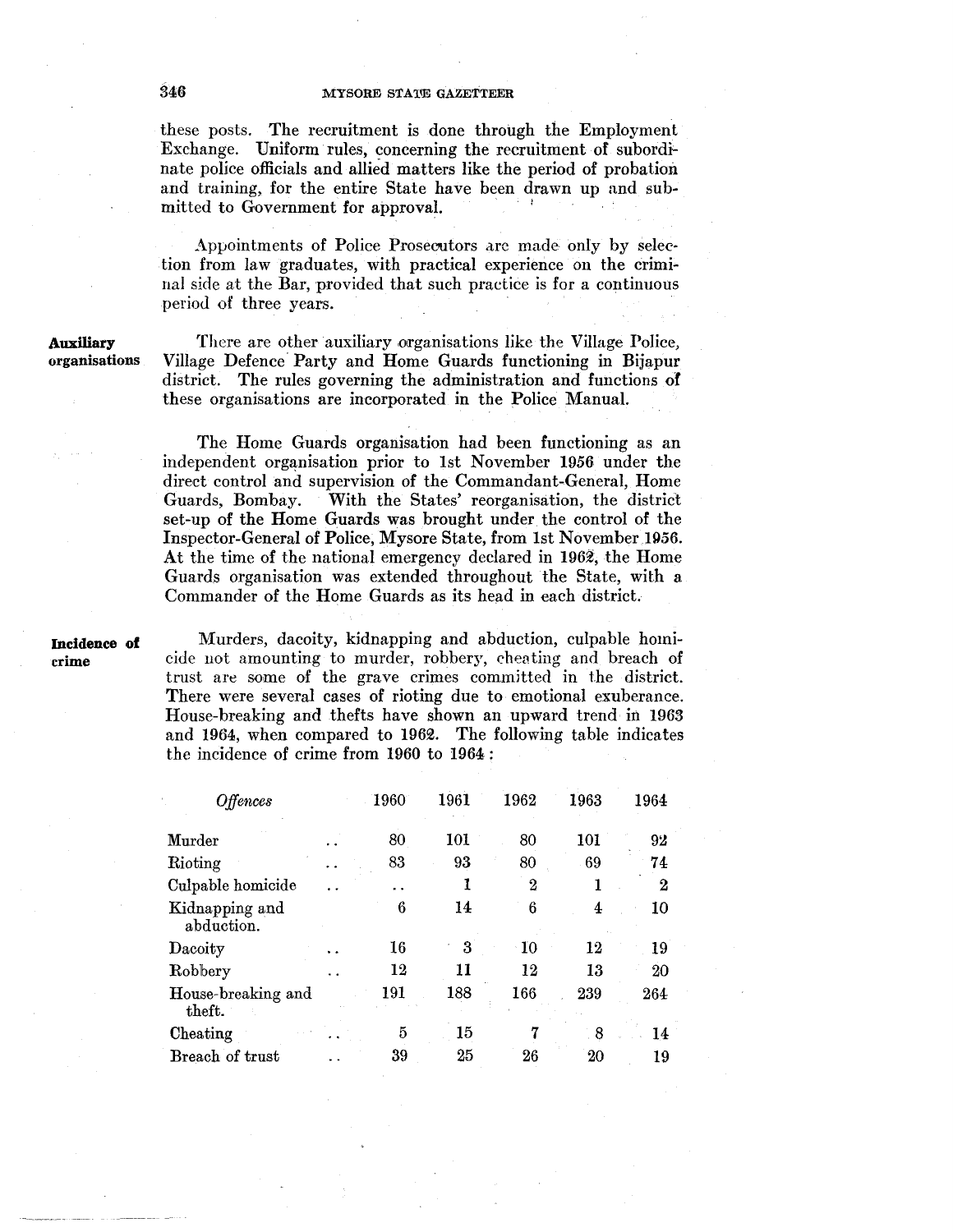The capital offence of murder has shown both upward and **Murders**  downward trends during the period. Of the 80 murders reported during 1962, 21 disclosed sexual motives, 13 were attributed to land disputes, four were for gain, 11 were due to factions, three to sudden provocations and 28 to other causes.

Crimes in the district are classified inb) six categories. The **Other grave**  following table indicates the downward or upward trend in the crimes number of crimes from 1960 to 1964 :

|    | Category                                                              | 1960  | 1961  | $\overline{1962}$ | 1963  | 1964  |  |
|----|-----------------------------------------------------------------------|-------|-------|-------------------|-------|-------|--|
|    | Offences against the<br>State, public<br>tranquillity and<br>justice. | 93    | 87    | 91                | 83    | 83    |  |
| 2. | Offences against<br>persons.                                          | 309   | 319   | 320               | 304   | 307   |  |
| 3. | Offences against<br>property alone.                                   | 307   | 316   | 313               | 342   | 400   |  |
| 4. | Offences against the<br>body of human<br>beings.                      | 89    | 68    | 85                | 51    | 61    |  |
| 5. | Offences against<br>minor property.                                   | 585   | 578   | 537               | 396   | 453   |  |
| 6. | Small offences                                                        | 7,412 | 8,638 | 9,404             | 9,017 | 7,950 |  |

The, following table discloses the incidence of crime under **Violations**  special laws for five years from  $1960$  to  $1964$ :

| Particulars                                                   | 1960  | 1961     | 1962      | 1963                 | 1964             | laws |
|---------------------------------------------------------------|-------|----------|-----------|----------------------|------------------|------|
| Public nuisance                                               | 38    | 44       | 37        | 18                   | 49               |      |
| Arms Act                                                      | 42    | 36       | 13        | 9                    | 8                |      |
| Untouchability (Offences)<br>Act.                             | 1     |          | 1         | 1                    | 1                |      |
| Suppression of Immoral<br>Traffic in Women and<br>Girls' Act. | 143   | 201      | 113       | 146                  | 125              |      |
| Bombay Gambling Act                                           | 69    | 78       | 108       | 114                  | 127              |      |
| Satta gambling                                                | 44    | 37.      | 44        | 50                   | 51               |      |
| Other gambling<br>$\ddotsc$                                   | 25    | 41       | 56        | 64                   | 76               |      |
| Cattle Trespass Act                                           | 14    | $\bf{2}$ | 2         | $\ddot{\phantom{0}}$ | $\boldsymbol{2}$ |      |
| Prevention of Corrup-<br>tion Act.                            | 9     | 18       | $15\,$    |                      |                  |      |
| Prohibition Act                                               | 5,386 | 6,628    | 6,810     | 7,163                | 6,404            |      |
| Illicit distillation                                          | 2,609 | 2,936    | 6,793     | 2,674                | 1,460            |      |
| Smuggling of liquors                                          | 3     |          | $\ddotsc$ |                      |                  |      |
| <b>Drunkenness</b>                                            | 881   | 1,190    | 1,089     | 2,286                | 2,608            |      |
| Bombay Police Act                                             | 67    | 66       | 80        | 78                   | 75               |      |
| Public Conveyance Act                                         | 1,634 | 1,544    | 2,225     | 1,461                | 1,102            |      |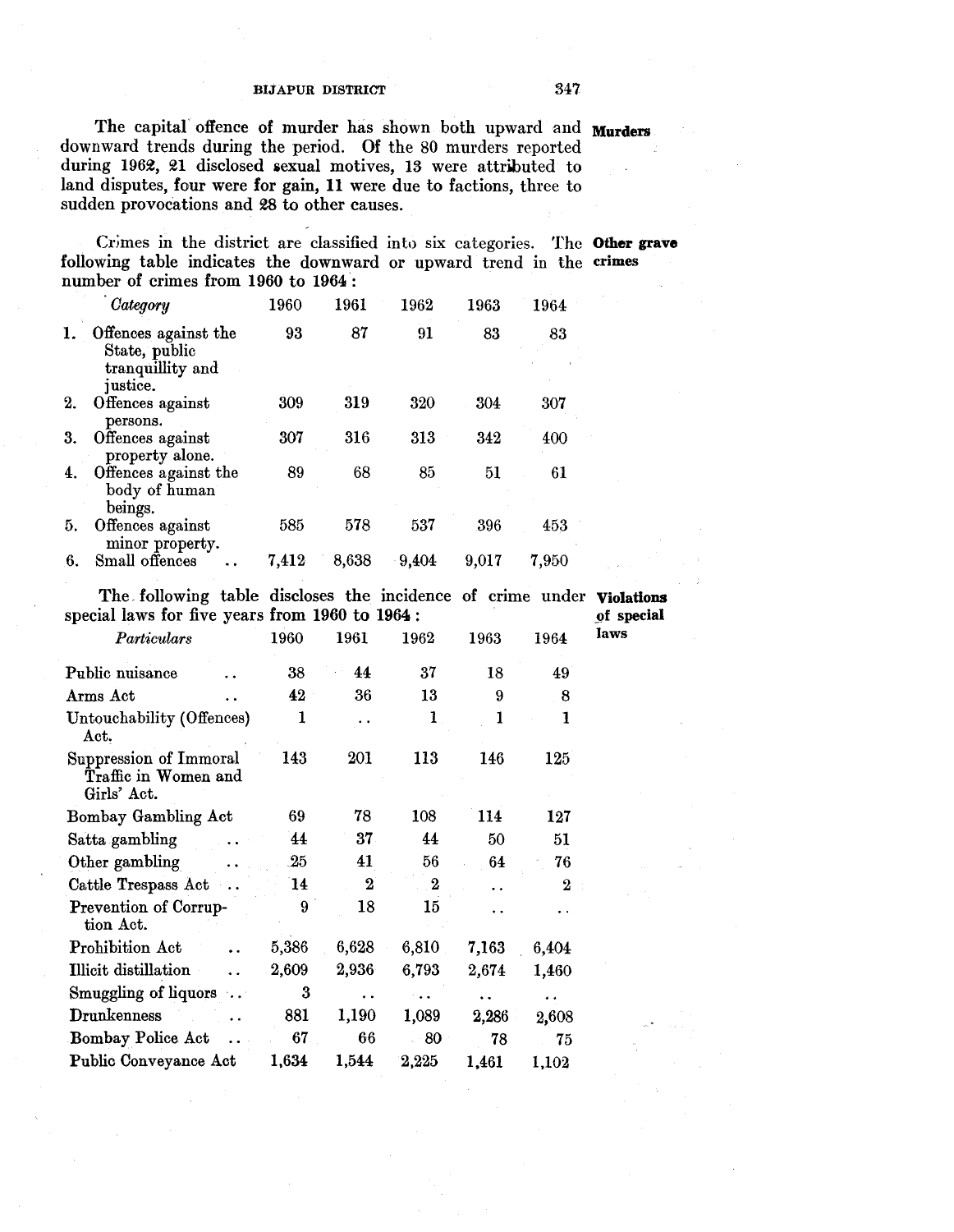Unnatural deaths

 $\sim$ The following table indicates the mortality due to unnatural causes for the period from 1960 to 1964 :

| π.  | 1960 | 1961     | 1962    | <b>1963</b>  | 1964 |
|-----|------|----------|---------|--------------|------|
|     | 189  | 220      | 228     | 241          | 234  |
|     | 104  | 97       | $123\,$ | 105          | 101  |
|     | 128  | $-134$   | 138     | <b>130</b>   | 133  |
|     | 34   | 26       | $25\,$  | 11           | -32  |
|     | 4    | 1        |         | 3            |      |
|     | 27   | 36       | 28      | 23           | 18   |
|     |      | $\bf{2}$ | . .     |              | 6    |
|     | 9    | 5        | 3       | $10^{\circ}$ | 4    |
| e k | 1    | . .      |         |              | 6    |
|     |      | 22       | 26      | $23\,$       | 22   |
|     |      | 2        |         |              |      |
|     | 20   | 9        | 14      | 10           | 9    |
|     | 5    | $\bf{2}$ |         |              | 13   |
|     | 2    | 3        | 9.      |              | 3    |
|     | 79   | 62       | 25      | 88           | 87   |
|     |      |          |         |              |      |

## Percentage **of**  detection

The percentage of detection is disclosed in the following table. Due to various causes like the paucity of eye witnesses, suppression of evidence and the like, the percentage figures are not up to the mark. The figures relate to the years 1962, 1963 and 1964.

| <b>Offences</b>          |                      |                      | Percentage |       |          |
|--------------------------|----------------------|----------------------|------------|-------|----------|
|                          |                      |                      | 1962       | 1963  | 1964     |
| $\bm{\mathrm{M}}$ urder  |                      |                      | 21.52      | 24.78 | 26.15    |
| $\rm Dacosity$           |                      |                      | 11.11      | 9.09  | 12.05    |
| Robbery                  |                      |                      | 27.77      |       | $-23.07$ |
| House-breaking and theft |                      | $\ddot{\phantom{a}}$ | 28.62      | 30.64 | 32.36    |
| Cattle-lifting           | $\ddot{\phantom{1}}$ |                      | 46.97      | 40.00 | 53.84    |
| Ordinary thefts          |                      |                      | 47.08      | 42.44 | 44.84    |
|                          |                      |                      |            |       |          |

**Value of**  property lost

The following figures as disclosed by the District Police staff indicate the extent of the property stolen or lost :

| Year     |                 |                                                                                 | $\rm Rs.$                 | العاملين والمواردة أأنها المتناو                                                                                                                                                                                                                                                                                                                                 |
|----------|-----------------|---------------------------------------------------------------------------------|---------------------------|------------------------------------------------------------------------------------------------------------------------------------------------------------------------------------------------------------------------------------------------------------------------------------------------------------------------------------------------------------------|
| 1960     | k (biska) (bisk | $\bullet$ $\bullet$ $\bullet$ $\bullet$ $\bullet$ $\bullet$ $\bullet$ $\bullet$ | 1,59,929                  | $\alpha = \frac{1}{2} \sum_{i=1}^n \frac{1}{2} \sum_{j=1}^n \frac{1}{2} \sum_{j=1}^n \frac{1}{2} \sum_{j=1}^n \frac{1}{2} \sum_{j=1}^n \frac{1}{2} \sum_{j=1}^n \frac{1}{2} \sum_{j=1}^n \frac{1}{2} \sum_{j=1}^n \frac{1}{2} \sum_{j=1}^n \frac{1}{2} \sum_{j=1}^n \frac{1}{2} \sum_{j=1}^n \frac{1}{2} \sum_{j=1}^n \frac{1}{2} \sum_{j=1}^n \frac{1}{2} \sum$ |
| $1961$ . |                 | $\mathbf{r}$ , $\mathbf{r}$ :                                                   | 2,06,747                  | $\label{eq:2} \begin{array}{l} \mathcal{E}_{\mathcal{M}} = \frac{1}{2} \mathcal{E} \left[ \begin{array}{cc} \mathcal{E}_{\mathcal{M}} & \mathcal{E}_{\mathcal{M}} \\ \mathcal{E}_{\mathcal{M}} & \mathcal{E}_{\mathcal{M}} \end{array} \right] \mathcal{E}_{\mathcal{M}} \end{array} \end{array}$                                                                |
| 1962     |                 | $\sim 10^{-10}$                                                                 | 96,471                    |                                                                                                                                                                                                                                                                                                                                                                  |
| 1963     | . .             | $\mathcal{L}$                                                                   | 1,14,782                  | a ng Creata                                                                                                                                                                                                                                                                                                                                                      |
| 1964     |                 | $\sim$ and $\sim$                                                               | $3,11,915$ and $3,11,915$ |                                                                                                                                                                                                                                                                                                                                                                  |
|          |                 |                                                                                 |                           |                                                                                                                                                                                                                                                                                                                                                                  |

## **Security** and other cases

During 1962, a total of 106 cases were put up according to Section 109 of the Criminal Procedure Code and according to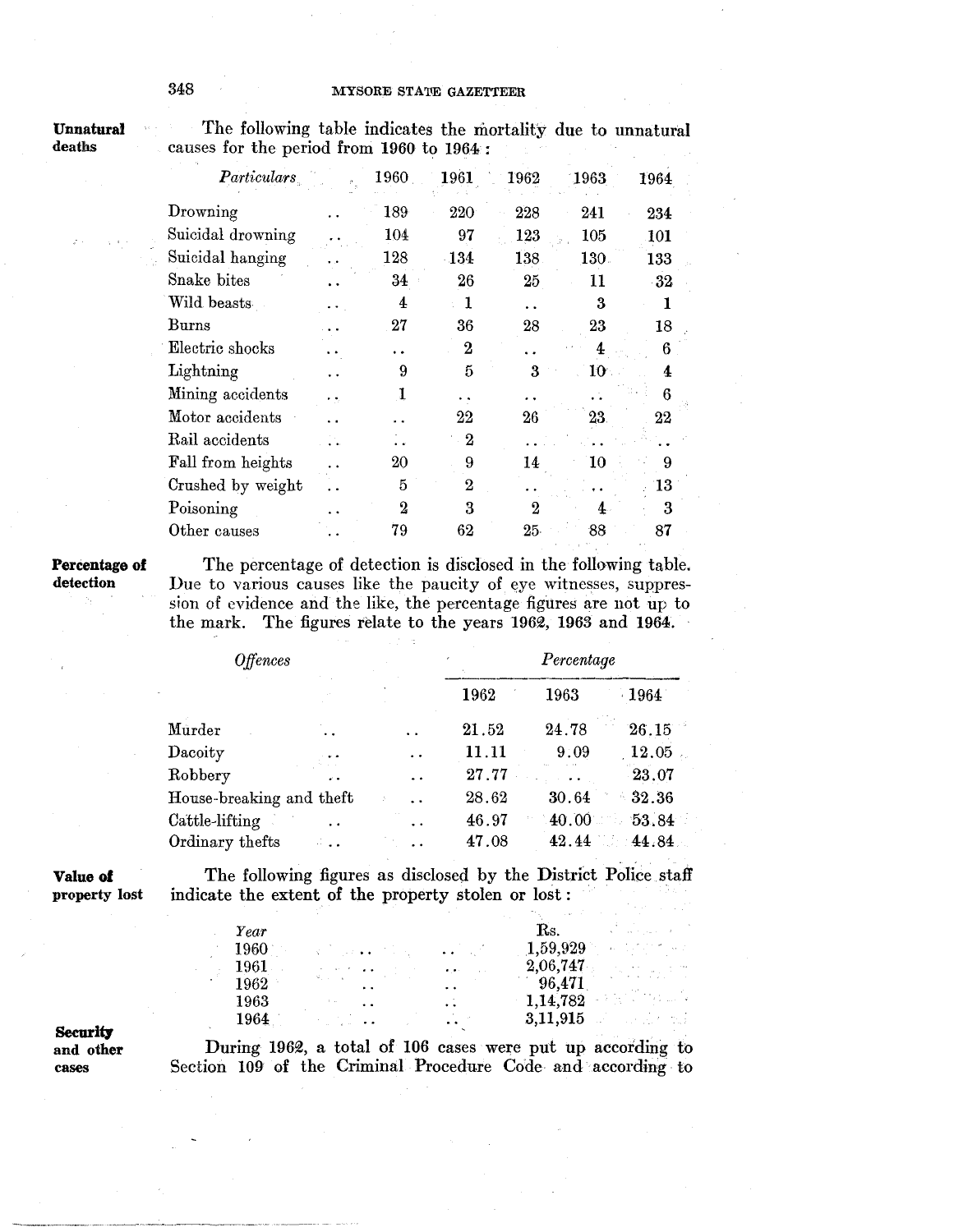Section 110 of the Criminal Procedure Code, 127 cases were put up during the same year. The corresponding figures for 1963 and 1964 were 112 and 145 and 124 and 131, respectively.

At the close of the year 1964, 589 known depredators and habitual offenders were on the police registers. Rowdy sheets were prepared in respect of 290 persons.

During the year 1964, 85 over-speed offences were reported and 202 vehicles were declared as defective vehicles.

During 1962, 29 bus accidents, 63 lorry accidents and seven Motor car accidents were reported, As disclosed by the police, in all, 40 accidents people were injmed and 26 people killed in motor accidents during that year. In the next two years, 23 and 22 persons died in such accidents.

There is no fire-fighting squad in Bijapur. Whenever fires are noticed, the help of the Bijapur municipal fire brigade is sought.

The expenditure on the police in Bijapur district for the years Cost of the 1961, 1962, 1963 and 1964 is shown below: $\frac{1}{2}$  Police force

| 1961 |  | $R_{\rm S.} = 17,07,227$ |
|------|--|--------------------------|
| 1962 |  | Rs. 17,01,716            |
| 1963 |  | $R_s$ , 17,02,672        |
| 1964 |  | Rs. 20,41,056            |

ិ<br>ទទួលចំ*ប*ំ

Ten civil police officers and 672 persons of other ranks have Amenities to been provided with. Government quarters in. the district. Cons- Policemen truction of quarters for two more civil police officers and 43 others is at present in progress. Two hundred and fifty one armed policemen have been also accommodated in Government quarters. Efforts are under way to extend the facility to the rest of the police personnel.

Monetary aid is given in eases of extreme ill-health, for education of children and to widows of policemen, in indigent circumstances.

35145 A grain shop has been opened at Bijapur for the benefit of police personnel. The capital for the purpose is provided by the Police Benevolent Fund and the Co-operative Society Fund. The shop deals in wheat, rice, sugar and the like. A flour mill is being run since 1958. A vegetable· garden is also being maintained. A dairy, a laundry, a tailoring class, a children's park, radio receiving sets, a boys' club and physical training to boys and girls are some of the amenities provided to policemen and their families in the district.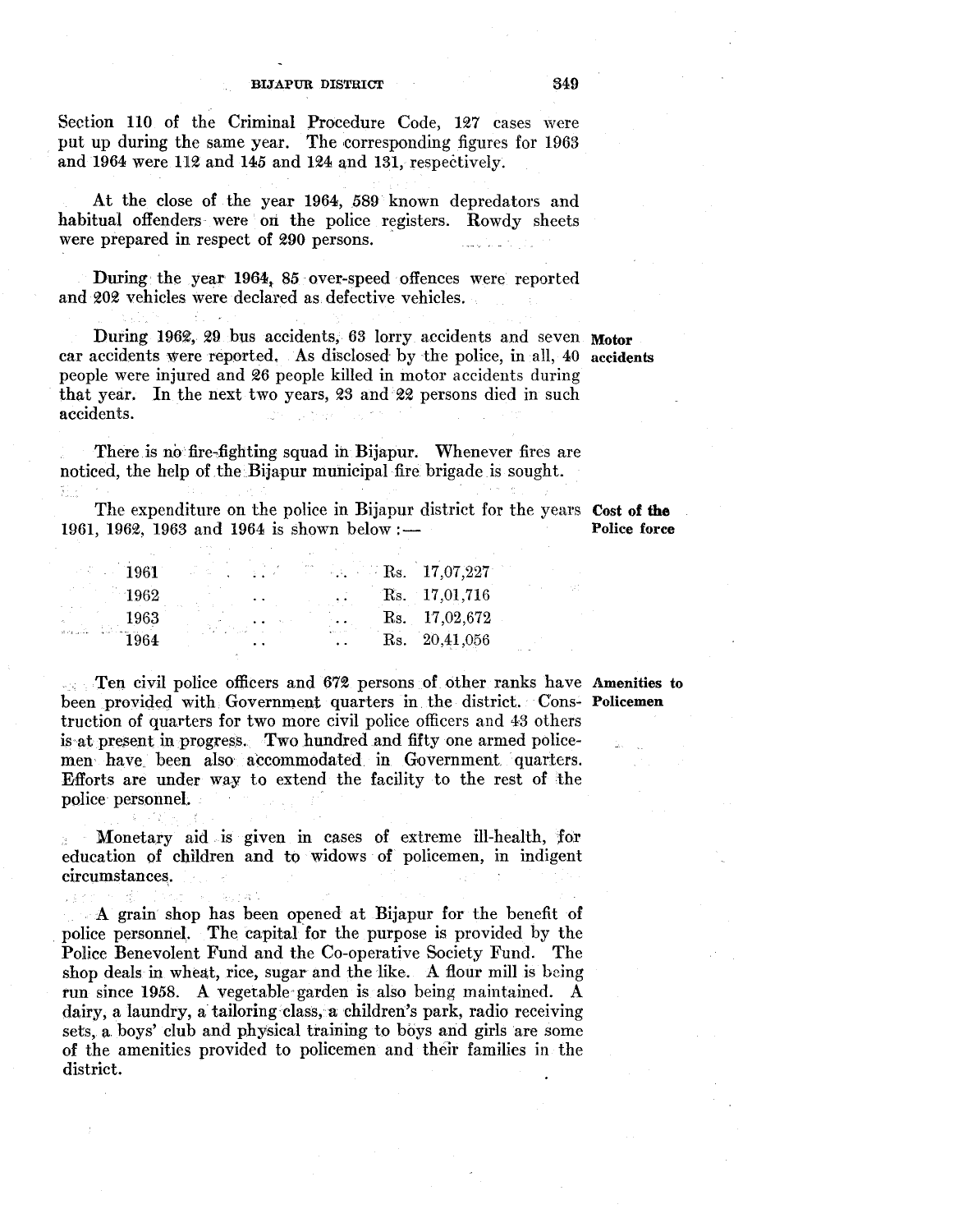### Q. PRISONS

The District Prison, Bijapur, is situated two miles away from Bijapur city proper and is adjacent to Durga village in the outskirts of the city. The head of the jail is called the Superintendent and he is in complete charge of the administration of the District Prison. t C

The Deputy Commissioner of the district, the Sessions Judge, the Executive Engineer, the District Health Officer, the District Surgeon and the Superintendent of Police are the official visitors to the District Prison. Non-official visitors are also appointed by the Government from time to time to pay visits to the jail.

The Superintendent of the District Jail is responsible to the Inspector-General of Prisons, Bangalore.

The duties of the Superintendent are to maintain and control the administration of the District Jail and he functions as the local officer of the Inspector-General of Prisons in all spheres of jail control.

The executive and ministerial personnel under the Superintendent are one visiting medical officer, two jailors, one chief head warder, fifteen head warders, eighteen warders, one assistant medical officer and one compounder, one manager grade II, one first division clerk, four second division clerks, one teacher and one field kamgar.

The Chief Jailor and the other two jailors help the Superintendent in the jail administration as per rules and regulations.

Training of Prisoners

The prisoners who are lodged in the jail are trained in many kinds of industries. They utilise this training to earn daily wages which are not to be spent but allowed to accumulate in order to help the prisoners to settle down in life after release. Prisoners are released on parole and furlough to keep *in* touch with their kith and kin. They are allowed letters and interviews. Other amenities like sports and daily physical training are provided to keep the prisoners cheerful. Those prisoners who attain proficiency in particular crafts are given merit certificates so that they may be able to secure jobs after their release. To make prisoners literate, adult education classes are. run inside the jail.

Persons who are sentenced upto two years of imprisonment are lodged in the Bijapur District Prison. Those who are sentenced. for a longer term are transferred to the Belgaum Central Prison. During 1964, the Bijapur District Prison had 1,130 convicted prisoners and 4,45Q under-trial prisoners.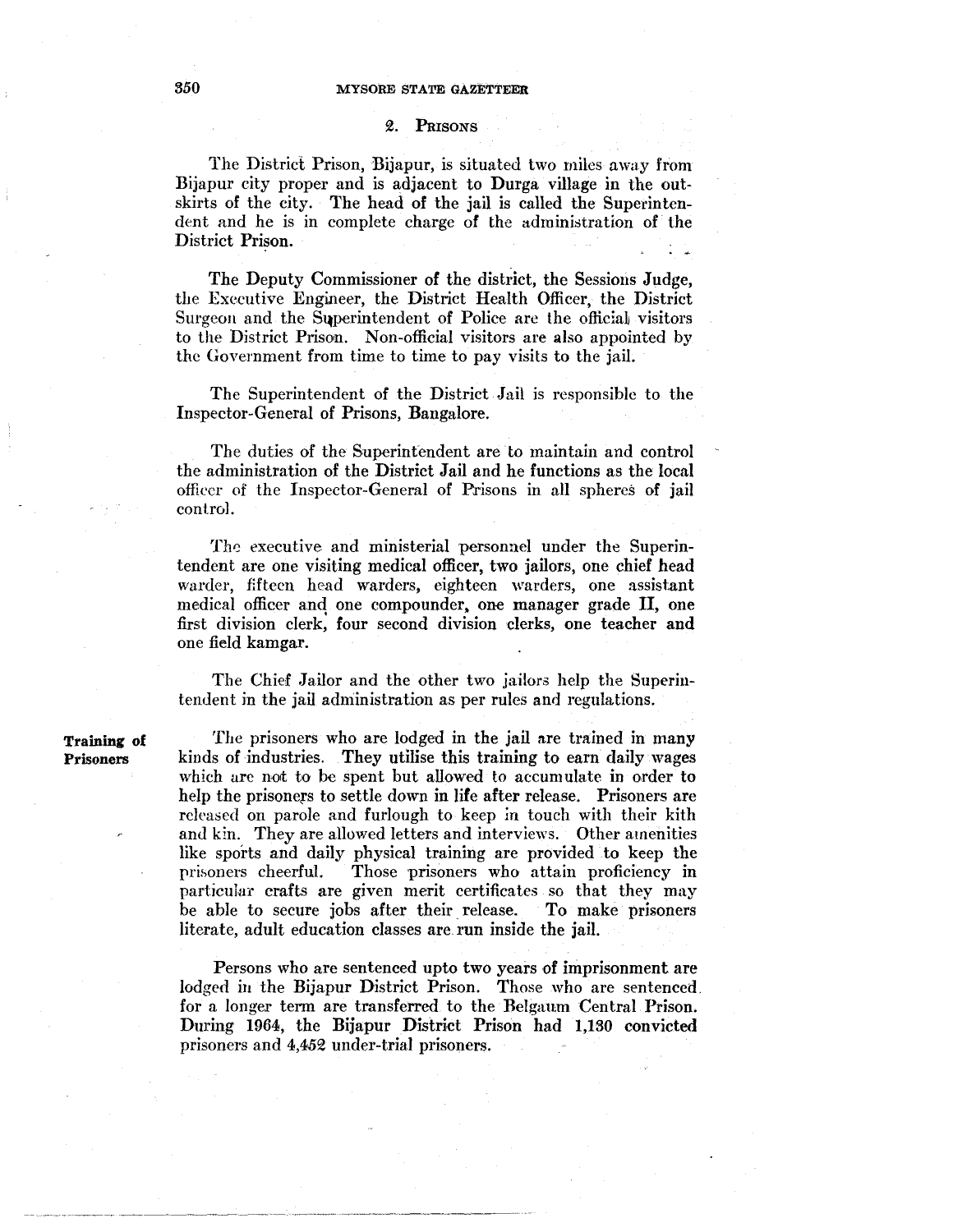There are four separate gardens attached to the prison Prison covering an area of more than 26 acres. During the year 1964 produce  $27,658$  kg. of vegetables,  $8,865$  kg. of fodder,  $624$  kg. of jowar, 260 kg. of paddy, 465 kg. of tamarind and  $2,924$  kg of firewood were produced.

In the handloom section attached to the prison, carpets, towels, bed-sheets and other varieties of cloth are manufactured and supplied to other depattments.

Articles of furniture are manufactured in the carpentry section and supplied to Government departments.

There is a library inside the prison for the use of the prisoners. **Reforms** During 1964, the library contained 1,168 books in English, Kannada, Marathi, Hindi and Urdu.

According to the Bombay Jail Manual, which is still in force for the administration of the District Prison, the prisoners are classified into 'A', 'B' and 'C' categories. The prisoners have been allowed to constitute their own panchayat. Newspapers and periodicals in the regional language are being supplied to the prisoners.

The total receipts through the sale of manufactured articles Revenue and in 1964 was Rs. 16,995-10. The total expenditure for the same Expenditure year was Rs. 1,82,855-81.

## 8. JUVENILE BRANCH

The different social legislations such as the Children's Act, the Probation of Offenders Act and the Habitual Offenders' Restriction Act which were in force in Bombay Karnatak have been continued even after the district became a part of the new Mysore State.

The Director of Social Welfare in Mysore State is appointed as the Chief Inspector of Certified Schools in which capacity he controls the work under the Children's Act and the Probation of Offenders Act. He is also appointed as Reclamation Officer to control the work under the Habitual Offenders' Restriction Act.

The work that is being carried on in respect of several social Acts in the district of Bijapur is enumerated here.

The Bombay Government first brought into operation the Bombay Children's Act in Bijapur town in the year 1941 and ultimately extended it to the entire district. The Children's Act has been enacted for the custody, protection, treatment and rehabilitation of children and youthful offenders under the age of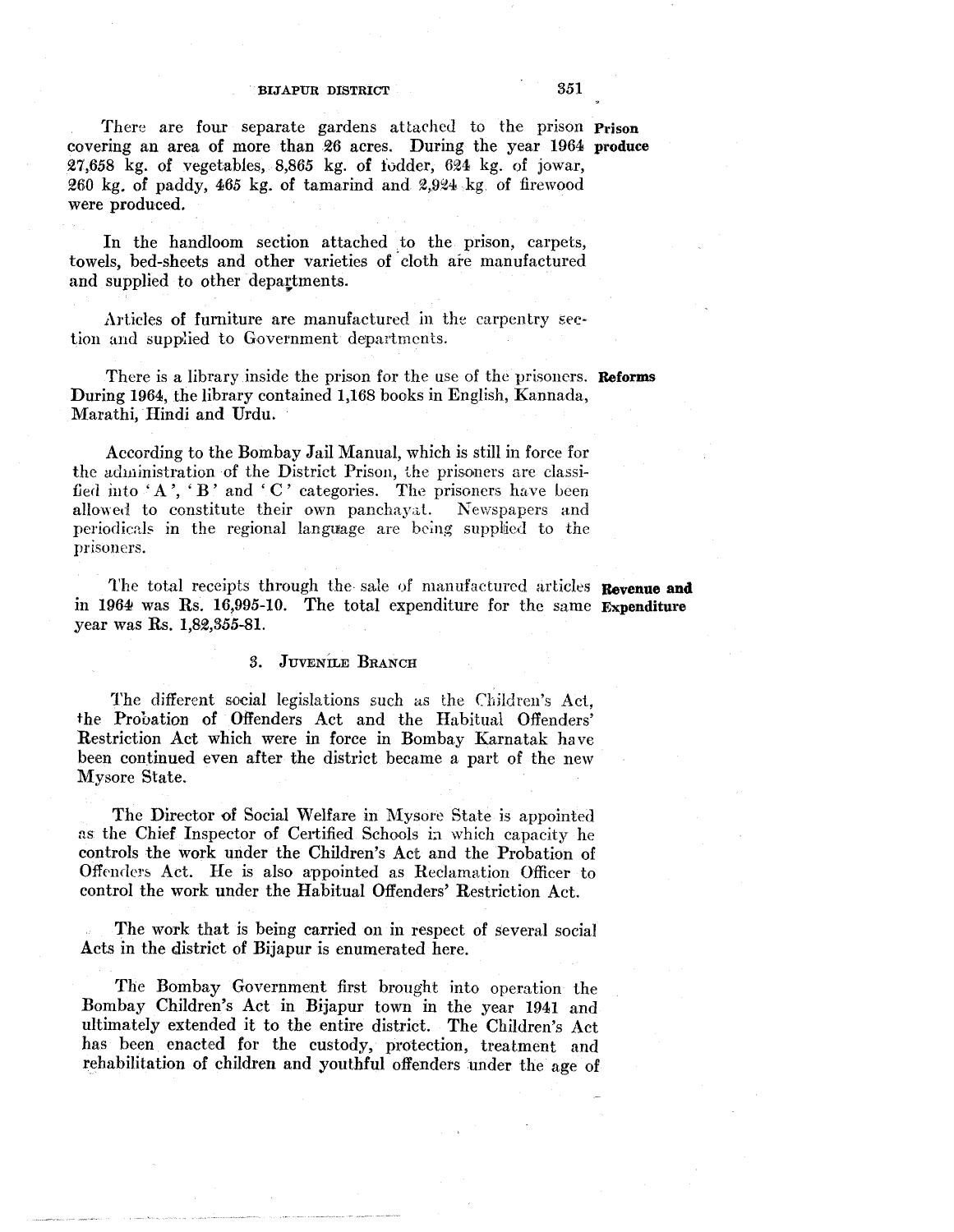16 years. Destitute, neglected, homeless and other types of socially handicapped children are given protection and training under the Act. Children who are brought under the purview of this legislation have to be first admitted in the Remand Homes and those who need institutional treatment have to be committed by the Juvenile Courts to certified schools or Fit Person Institutions recognised for the purpose.

There is a Remand Home in Bijapur city run by the District Probation and After-care Association since 1941. The Deputy Commissioner, Bijapur, and the District Judge, Bijapur, are the President and Chairman, respectively, of the Association. There is also a managing committee.

The Remand Home is located in the Industrial Settlement buildings on the Station Road, Bijapur, which have been given to the Association by Government.

The Superintendent of the Remand Home is usually the Probation Officer whose services are lent to the Association.

Separate arrangements are made for keeping girls on remand in the Ahalyoddhar Mandir which is managed by the Harijan Kanya Mandir; Bijapur. The average number of girls on remand in the mandir is ten.

There are five Fit Person Institutions, *viz.*, (1) Harijan Kanya Mandir, Bijapur, (Q) Harijan Boys' Hostel, Bijapur, (3) Bijapur Orphanage, Bijapur, (4) St. Xavier's Orphanage, Guledgud and (5) Sarvodaya Backward Classes Free Boarding, Kaladgi. In addition to the above five institutions, the Remand Home, Bijapur, is also recognised as a Fit Person Institution.

The Fit Person Institutions are voluntary institutions catering for the needs of children and which are recognised as such under the Children's Act, and where children are committed by the Juvenile Courts. Children who are committed under the provisions of the Bombay Children's Act are usually detained till they attain the age of 18 years and are given training in some useful craft during their stay.

Under the Second Five-Year Plan, a whole-time Probation Officer was posted at Bijapur for looking after the work under the Bombay Probation of Offenders Act in the district. The Central Probation of Offenders Act was brought into force with effect from 1st October 1960.

There is an Industrial and Agricultural Settlement at Bijapur established under the Bombay Habitual Offenders' Restriction Act." Persons who have a number of previous convictions are restricted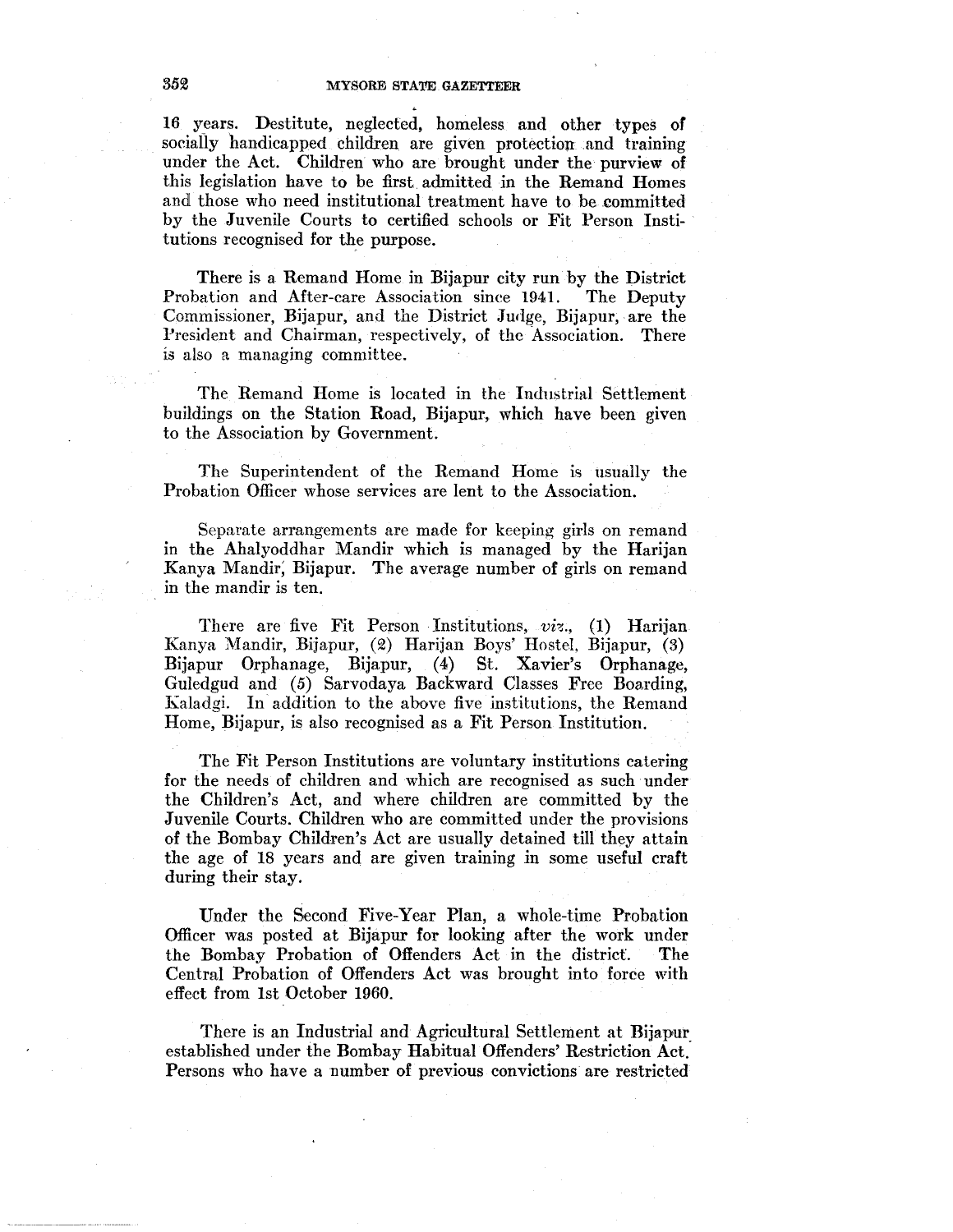in their movements by courts and some of them are ordered to be interned in the Settlement under the Act. In the Settlement, the habitual offenders are taught suitable crafts and they are helped to earn their livelihood. Wages are paid for the work turned out by them. They live with their wives and children so that the family unit is not disturbed. The children are given education in the Settlement Schools. The Settlement has accommodation for 87 settlers. The industries provided in the Settlement are weaving, tailoring, leather goods and footwear, and agriculture.

The work in respect of the social and moral hygiene programme and under the Suppression of Immoral Traffic in Women and Girls' Act is also entrusted to the Chief Inspector of Certified Schools. One Reception Centre has been established at Bijapur under the social and moral hygiene programme for taking care of destitute women, unmarried mothers, deserted wives, and women and girls in moral danger. This Reception Centre is also used as a protective home for cases under the Suppression of Immoral Traffic in Women and Girls' Act.

## 4. JUDICIAL SET-UP

The highest judicial authority in the district of Bijapur is the District Judge who presides over the District Court. Under Article 223 of the Indian Constitution, appointments and postings of District Judges are made by the Governor in consultation with the High Court of Mysore. Under Article 234 of the Indian Constitution, appointments of persons other than District Judges to the State's judicial services are made by the Governor in accordance with rules made by him in consultation with the State Public Service Commission and the High Court. Appointments to the posts of Assistant Judges are made by the Governor on the recommendation of the High Court from amongst the Civil Judges who have put in not less than seven years' service or from amongst the members of the Bar who have practised for not less than five years in any court of the State. The High Court of l\fysore is the supreme authority over the District Court in Bijapur and eourts subordinate to it.

The District Court of Bijapur is the principal court of original **Principal** jurisdiction and is also a court of appeal from all decrees and **court**  orders exceeding Rs. 10,000 in value and upto the limit of Rs. 20,000 passed by the Civil Judge. The District Judge is empowered to exercise general control over all civil courts in the district and their general establishments and he is also authorised to inspect the proceedings of these courts.

In addition to the District Judge, there are two other additional District Judges, *viz.,* the First Additional District Judge and the Second Additional District Judge, stationed in Bijapur.

B.G.

23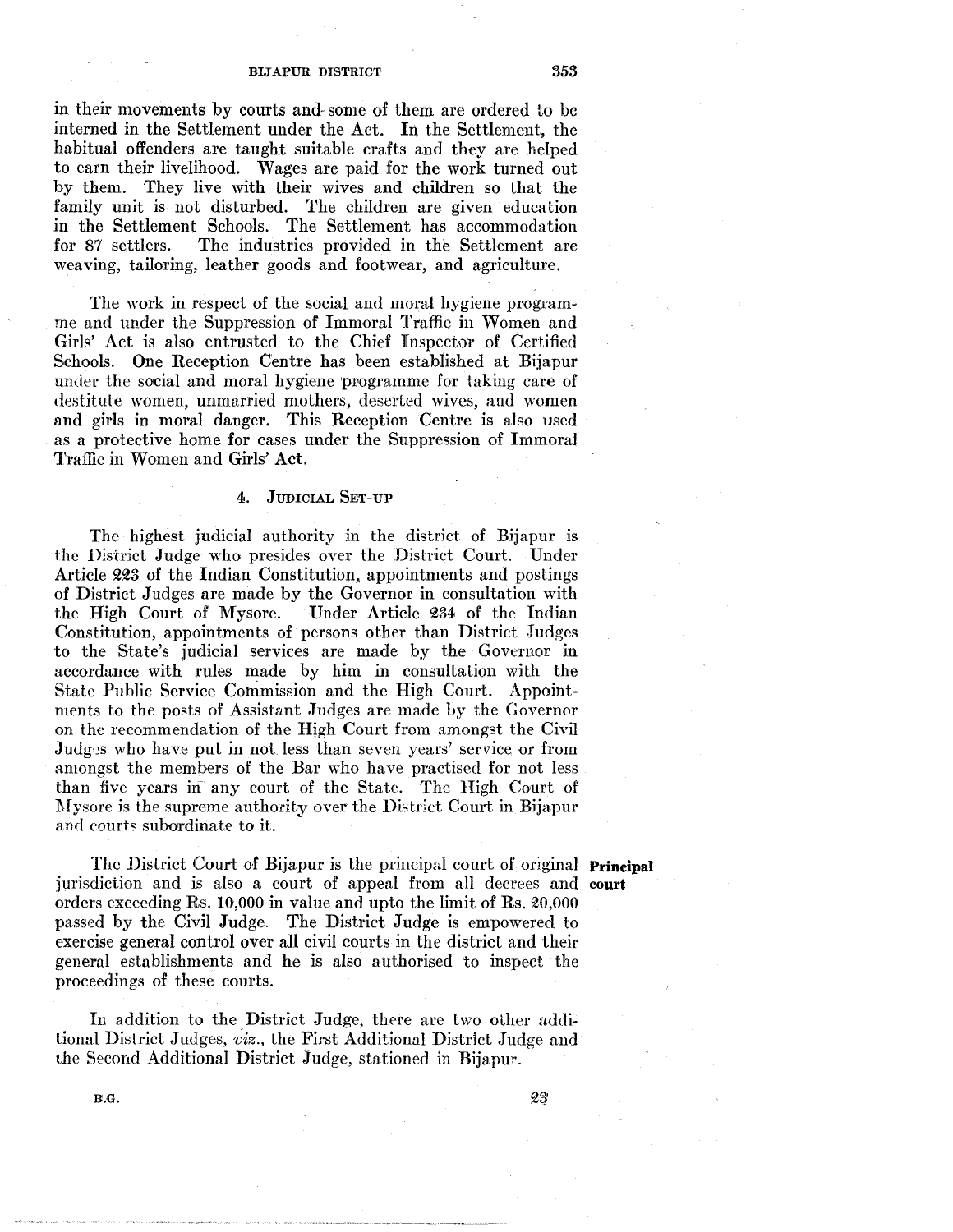There is one Civil Court presided over by a Civil Judge, at Bijapur. His jurisdiction and powers extend to all original suits and proceedings of a civil nature, irrespective of the value of the subject-matter. He hears also appeals\_ preferred against the decrees and orders passed by the Munsiffs in the district. Decrees and orders passed by the Civil Judge in all suits and proceedings, wherein the value of the subject-matter is less than Rs. 20,000, are appealable to the District Court, while the appeal in other cases lies direct to the High Court.

There are two Munsiffs' Courts at Bijapur exercising jurisdiction over Bijapur, Indi and Sindgi taluks. The pecuniary jurisdiction of these courts is limited to suits and proceedings wherein the value of the subject-matter does not exceed Rs. 10,000. Outside Bijapur city, there are eight courts of Munsiffs, two at Bagalkot and one each at Badami, Bagewadi, Hungund, Jamkhandi, Muddebihal and Mudhol. All the Munsiffs are *ex-officio* Magisstrates, First Class.

During 1964-65, there were *3,558* original civil suits for disposal out of which 1,827 cases had been brought over from the previous year and 1,731 had been instituted during the year. The number of original civil suits decided during 1964-65 was 1,760 and the rest numbering 1,798 were carried over to 1965-66. One hundred and eighty-eight regular civil appeals and *52* miscellaneous civil appeals were also disposed of in 1964·65.

Criminal cases committed by the Judicial Magistrates after the necessary preliminary enquiry are tried by the Bijapur District Judge who sits as Sessions Judge of the district. In addition to criminal cases, the First Additional Sessions Judge has been empowered to decide cases arising within Bijapur district under the Prevention of Corruption Act (II of 1947).

There are two Additional Sessions Judges in the district. Capital punishment passed by the Sessions Judge is subject to confirmation by the High Court.

All Judicial Magistrates are subordinate to the Sessions Judge. The Sessions Judge exercises general control over the courts of Judicial Magistrates and their establishments and is empowered to inspect the proceedings of these courts.

In Bijapur city, two crimina] courts are located, presided over by Judicial Magistrates with First Class powers. The jurisdiction of one of them is confined to the city area and to the railway cases, whereas that of the other court extends over the whole of Bijapur taluk except Bijapur city. At Indi, there is a First Class Judicial Magistrate, who has jurisdiction over Sindgi taluk also. At Bagalkot, there are two Munsiffs' Courts, one of which hears

Civil **Justice** 

Criminal **Justice**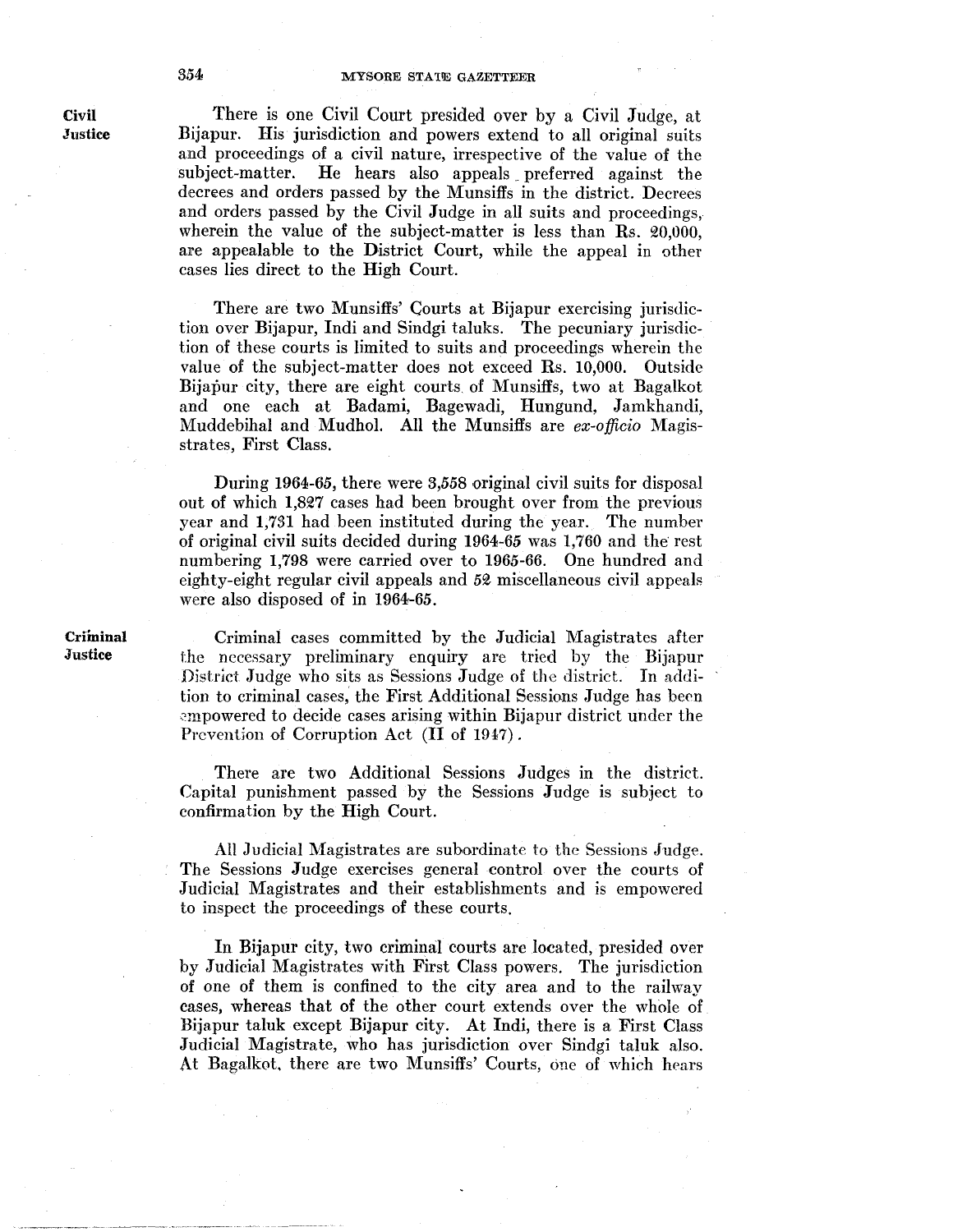criminal cases arising in Bagalkot and Bilgi taluks. The Munsiffs at Badami, Bagewadi, Hungund, Jamkhandi, Muddebihal and Mudhol perform magisterial functions also. The courts located in these places are called civil-cwn-criminal courts.

Criminal cases (inclusive of Indian Penal Code cases and cases under other Acts) numbering 12,940 were instituted during 1964-65, while, in addition, 1,205 cases had been brought over from the previous year, making a total of  $14,145$ . Out of these, 13,307 cases were decided during 1964-65, leaving 838 cases pending as on 1st April 1965. Ninety-two criminal cases were committed to sessions during 1964-65, whereas 85 such cases had been pending from 1963-64. In 1964-65, 86 sessions cases were disposed of and 91 were carried over to the next year. Criminal appeals and revision petitions disposed of in 1964-65 numbered 90 and 40, respectively, and at the end of that year, 62 and 48 such cases were pending.

Figures furnished by the various Bar Associations in the **Legal Practi·**  district indicate that in 1965, there were about 250 legal practi- tioners tioners practising in different courts in the district. About 120 of them were at Bijapur alone, while Bagalkot and Jamkhandi had 41 and 29 lawyers, respectively. The rest were practising at other centres in the district.

The total amount realised during 1961-62 by the sale of **stamps**  judicial stamps in Bijapur district was Rs. 2,27,444. The figures for 1962-63, 1963-64 and 1964-65 were Rs. 1,94,428, Rs. 2,06,464 , and Rs.  $2,09,665$ , respectively.

 $23*$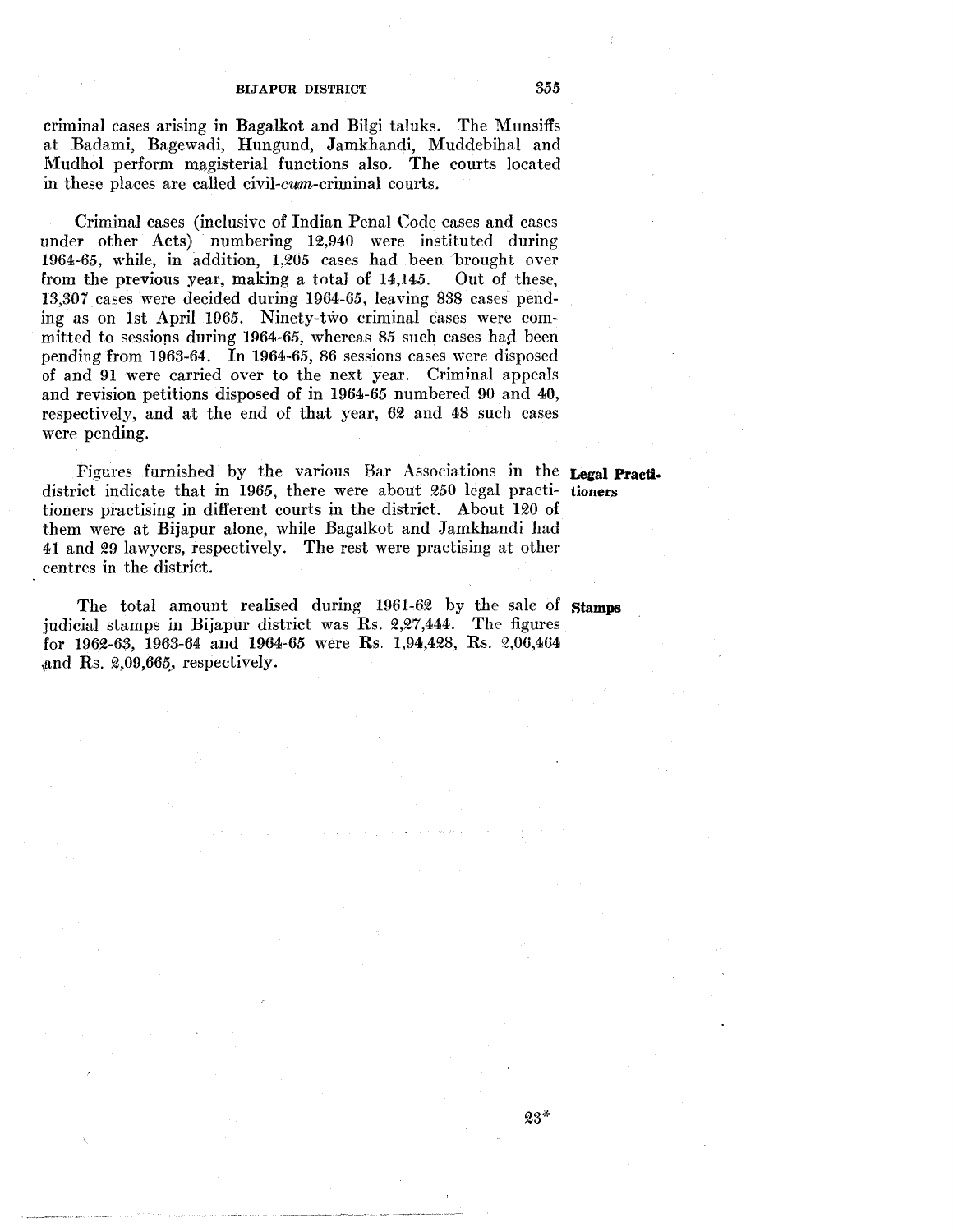# **TABLE I**

Statement showing the Police Sub-Divisions, Police Stations and Out-Posts in Bijapur district in 1965 :

 $\frac{1}{\sqrt{2}}\left\langle \mathcal{V}^{\dagger}\right\rangle$ 

| Name of<br>the<br>Sub-Division | Name of<br>the taluk<br>constituting<br>the Sub-Division | Head-<br>quarters<br>of the<br>Sub-Division  | Name of<br>the Police<br><b>Station</b>                                      | Name of<br>the Police<br>Out-Post                  |
|--------------------------------|----------------------------------------------------------|----------------------------------------------|------------------------------------------------------------------------------|----------------------------------------------------|
| Bijapur<br>Sub-Division.       | Bijapur                                                  | Bijapur                                      | Gandhi Chowk<br>Golgumbaz<br>Bijapur Rural<br>Bableshwar.<br>Tikota<br>Horti | Tidgundi,<br>Mamdapur,<br>Gunadal.                 |
| Indi<br>Sub-Division           | Indi<br>Sindgi                                           | Indi<br>Indi                                 | Indi, Chadchan<br>Sindgi,<br>Hippargi.<br>Almel                              | <b>Agarkhed</b><br>Moratgi,<br>Korwar.<br>Kalkeri. |
|                                | Bagewadi                                                 | Indi                                         | Bagewadi,<br>Kolhar.<br>Mangoli.                                             | Yalwar,<br>Nidgundi.                               |
|                                | Muddebihal                                               | Indi                                         | Muddebihal.<br>Talikot.                                                      | Nalatwad                                           |
| Bagalkot<br>Sub-Division.      | Bagalkot                                                 | Bagalkot                                     | Bagalkot Town<br>Bagalkot Rural,<br>Kaladgi.                                 | Sitimani (at<br>present<br>$temporary$ )<br>Bewoor |
|                                | Bilgi<br>Hungund                                         | Bagalkot<br>Bagalkot<br>$\ddot{\phantom{a}}$ | Bilgi<br>Hungund,<br>Ilkal.<br>Amingad.                                      | Galagali<br>Sangam<br>Nandwadgi,<br>Gudur.         |
|                                | Badami                                                   | Bagalkot                                     | Badami,<br>Guledgud.                                                         | Kulgeri                                            |
|                                | Jamkhandi                                                | Bagalkot                                     | Kerur<br>Jamkhandi,<br>Banahatti,<br>Terdal,                                 | Rabkavi                                            |
|                                | Mudhol                                                   | Bagalkot                                     | Savalgi.<br>Mudhol,<br>Lokapur.                                              | Mahalingpur                                        |